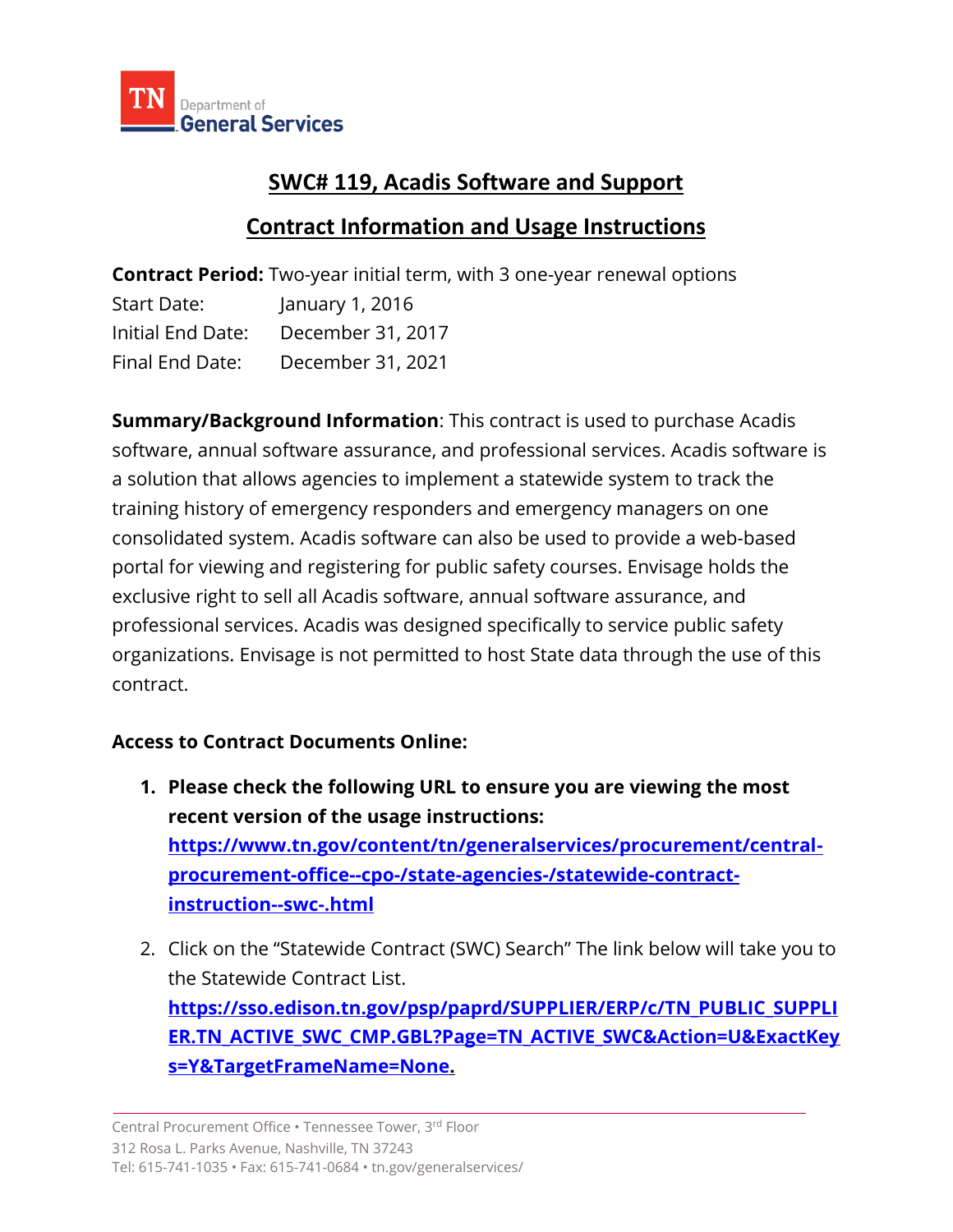

- $\triangleright$  Scroll down the list of contracts and locate the contract number you need. Click on the picture of a folder under the "Details" column.
- ➢ You will get a rectangular box and one of the columns (to the right) will say "Contract Documents", and below will be a picture of a file folder, click on it and you will get a new box with multiple contract documents shown. Click on the picture of the document to view the attachment.

# **State Contact Information**

Richard Kotler Category Specialist Central Procurement Office (615) 253-4723 [Richard.Kotler@tn.gov](mailto:Richard.Kotler@tn.gov)

# **Vendor Contact Information:**

Envisage Technologies, LLC. Edison Contract Number #48564 Vendor ID #140495 Vendor Contact Name: Cory Myers Phone number (812) 330-7101 [Cory.Myers@envisagenow.com](mailto:Michael.Lohmiller@prolifics.com) 101 W. Kirkwood Ave Suite 200 Bloomington, IN 47404

# **State Agency Usage Instructions:**

1. There are three separate price sheets regarding various Acadis products and services. For pricing on Acadis software and software assurance, please review attachment "SWC 119 Acadis Software Catalog - New Software, Software Assurance, & Bundles". For pricing on Acadis training services, please review attachment "SWC 119 Acadis Software Catalog - Training Services". For pricing on Acadis implementation, configuration, and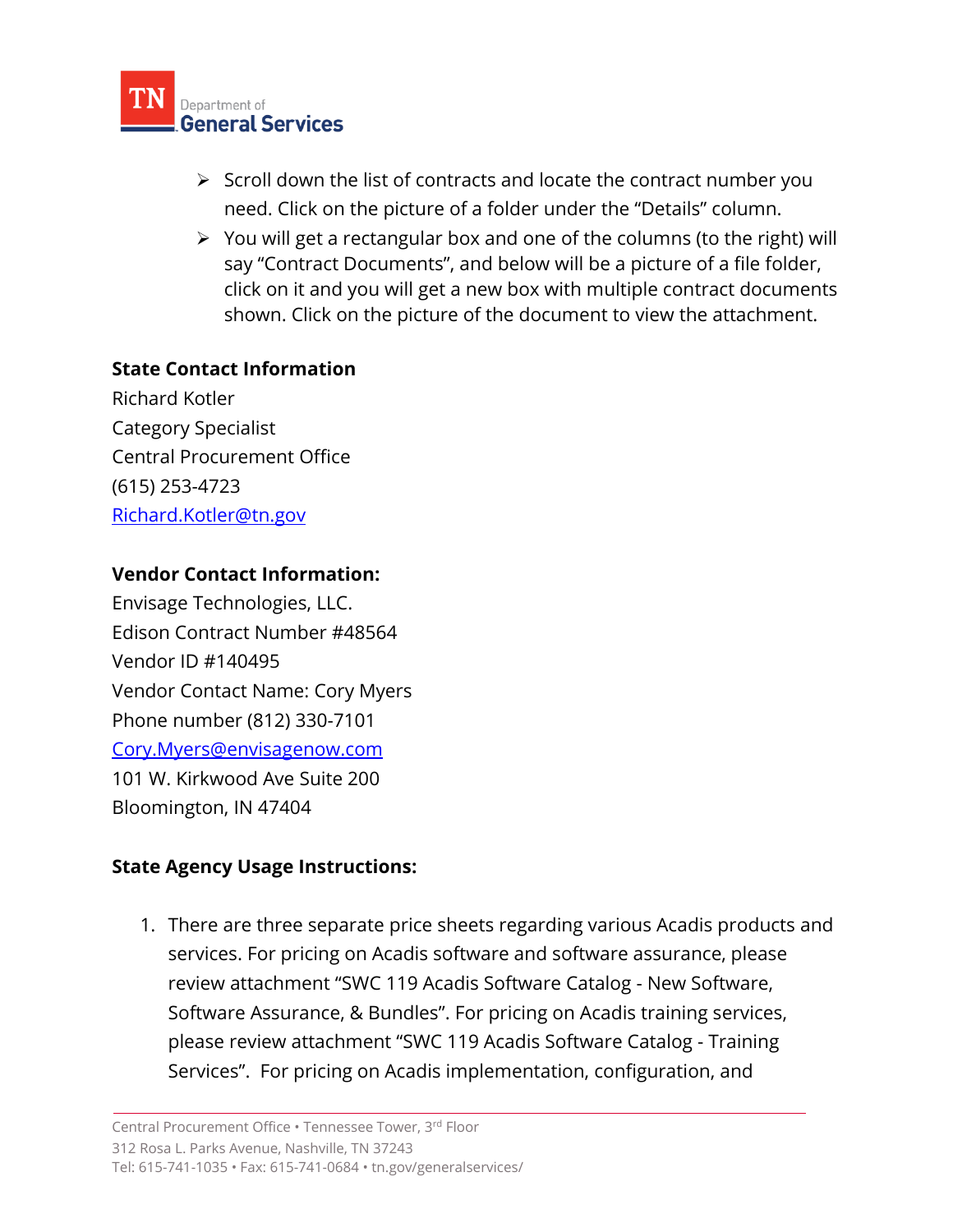

development, please review attachment "SWC 119 Acadis Software Catalog - Professional Services".

- 2. Bundles: You can bundle several software products and training classes together to receive deeper discount pricing. Specific information of bundle pricing can be found on the pricing sheets above.
- 3. If you need assistance selecting Acadis products and services, please contact the vendor
- 4. Once you have determined what your agency needs, please contact the vendor for a quote. Follow your normal requisition/purchase order process to complete the order.

# **Local Government Entity Instructions:**

- 1. Local governments and other eligible entities are encouraged to use this contract.
- 2. Local entities should contact the vendor with respect to how they would like to conduct business transactions.
- 3. The State requires Envisage to report all sales to Local Government entities making use of the State contract.

## **Access to Contract Documents Online:**

- **3. Please check the following URL to ensure you are viewing the most recent version of the usage instructions: [http://tn.gov/generalservices/article/cpo](http://tn.gov/generalservices/article/cpo-statewide-contract-usage-instructions)[statewide-contract-usage-instructions](http://tn.gov/generalservices/article/cpo-statewide-contract-usage-instructions) "**
- 4. Click on the "Statewide Contract (SWC) Search" link at the top of the page under "Statewide Contract Information". **[https://sso.edison.tn.gov/psp/paprd/SUPPLIER/ERP/c/TN\\_PUBLIC\\_SUPPLIER.TN\\_](https://sso.edison.tn.gov/psp/paprd/SUPPLIER/ERP/c/TN_PUBLIC_SUPPLIER.TN_ACTIVE_SWC_CMP.GBL?Page=TN_ACTIVE_SWC&Action=U&ExactKeys=Y&TargetFrameName=None) [ACTIVE\\_SWC\\_CMP.GBL?Page=TN\\_ACTIVE\\_SWC&Action=U&ExactKeys=Y&TargetF](https://sso.edison.tn.gov/psp/paprd/SUPPLIER/ERP/c/TN_PUBLIC_SUPPLIER.TN_ACTIVE_SWC_CMP.GBL?Page=TN_ACTIVE_SWC&Action=U&ExactKeys=Y&TargetFrameName=None) [rameName=None.](https://sso.edison.tn.gov/psp/paprd/SUPPLIER/ERP/c/TN_PUBLIC_SUPPLIER.TN_ACTIVE_SWC_CMP.GBL?Page=TN_ACTIVE_SWC&Action=U&ExactKeys=Y&TargetFrameName=None)**
	- ➢ Scroll down the list of contracts and locate "Acadis Software". Click on the picture of a folder under the "Details" column.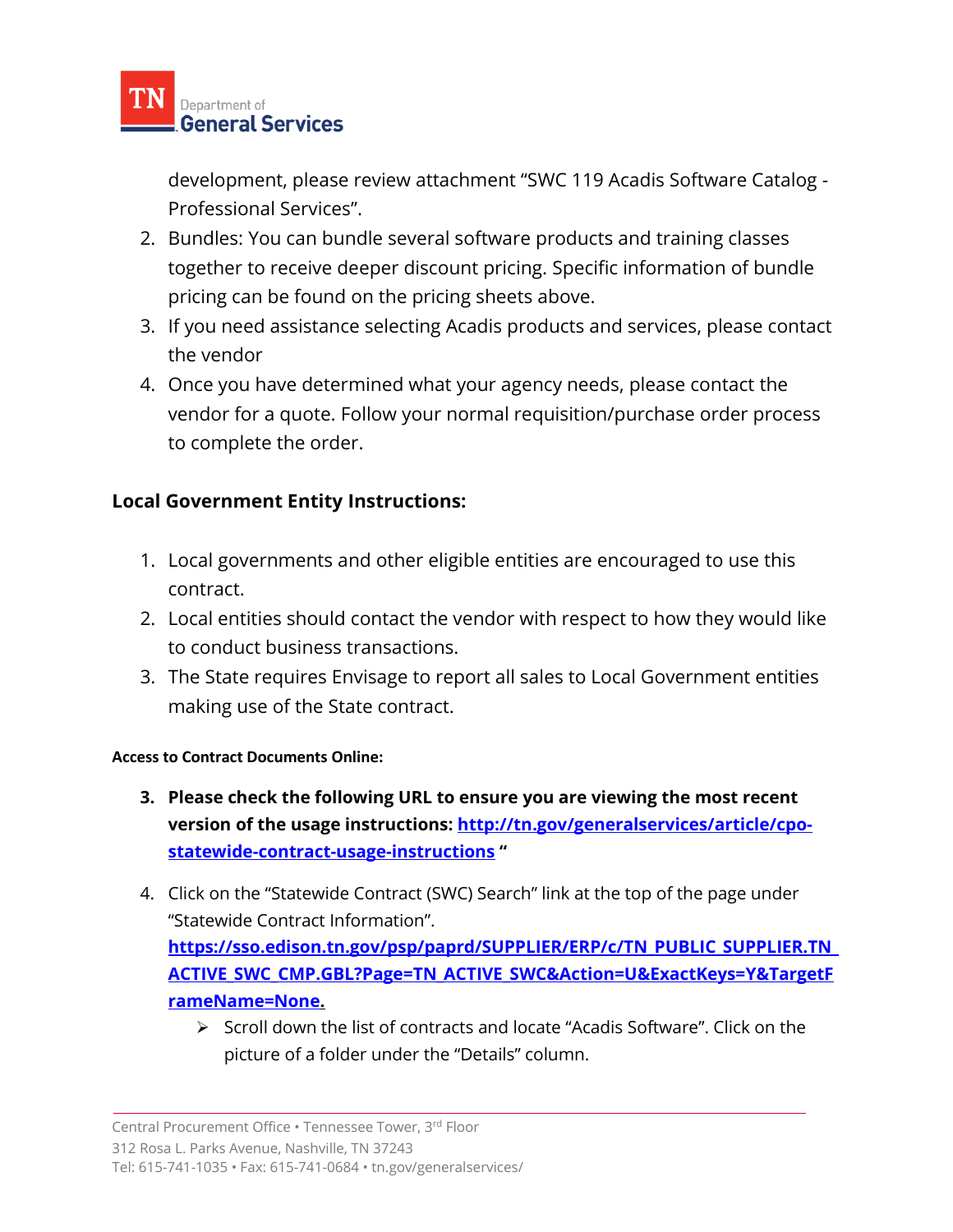

➢ You will get a rectangular box and one of the columns (to the right) will say "Contract Documents", and below will be a picture of a file folder, click on it and you will get a new box with multiple contract documents shown. Click on the picture of the document to view the attachment.

#### **Acadis Software Module Descriptions**

#### **Acadis Training - CommercialDescription**

The Acadis Readiness Suite is a Commercial‐off‐the‐Shelf(COTS) Blended Training Management System. The software is designed specifically for high-risk training environments including law enforcement, public safety, military and homeland security. It enables training organizations to manage the entire training lifecycle for personnel, including basic and advanced training, in‐service training and professional development, online and distributed learning, and practical exercises, creating a complete detailed, lifelong training record.

Acadis is a comprehensive, modular training management solution. It facilitates the effective management of curriculum, officers, instructors, grades, qualifications/certifications, and management reporting. It provides real‐time access to critical training and human resources information using your existing PC and a secure Internet connection. As the leading software solution for high‐stakes training, Acadis is currently the training system of record for numerous premier State, Federal, and Military training organizations.

#### **Acadis LMS - CommercialDescription**

The Acadis LMS is designed to deliver online, interactive courseware in a widely distributed manner via the Acadis Portal. It delivers SCORM‐compliant(versions 1.2 through 2004r4) online training courses, allows the assignment or self‐registration to online training and tracks the successful completion of the training event in the person record. If the online course includes a certificate or test, Acadis allows you to set parameters to update the learner record with these data points upon completion of the course. This Acadis LMS module provides a low‐cost delivery vehicle for online, pre‐ or post‐basic training courses and supports a fully blended training approach. In contrast to generic, stand‐alone LMS platforms, Acadis LMS augments residential and skills‐based training management, aggregating all dimensions of lifelong learning in legally defensible training records.

#### **Acadis Scheduling - CommercialDescription**

**Scheduling**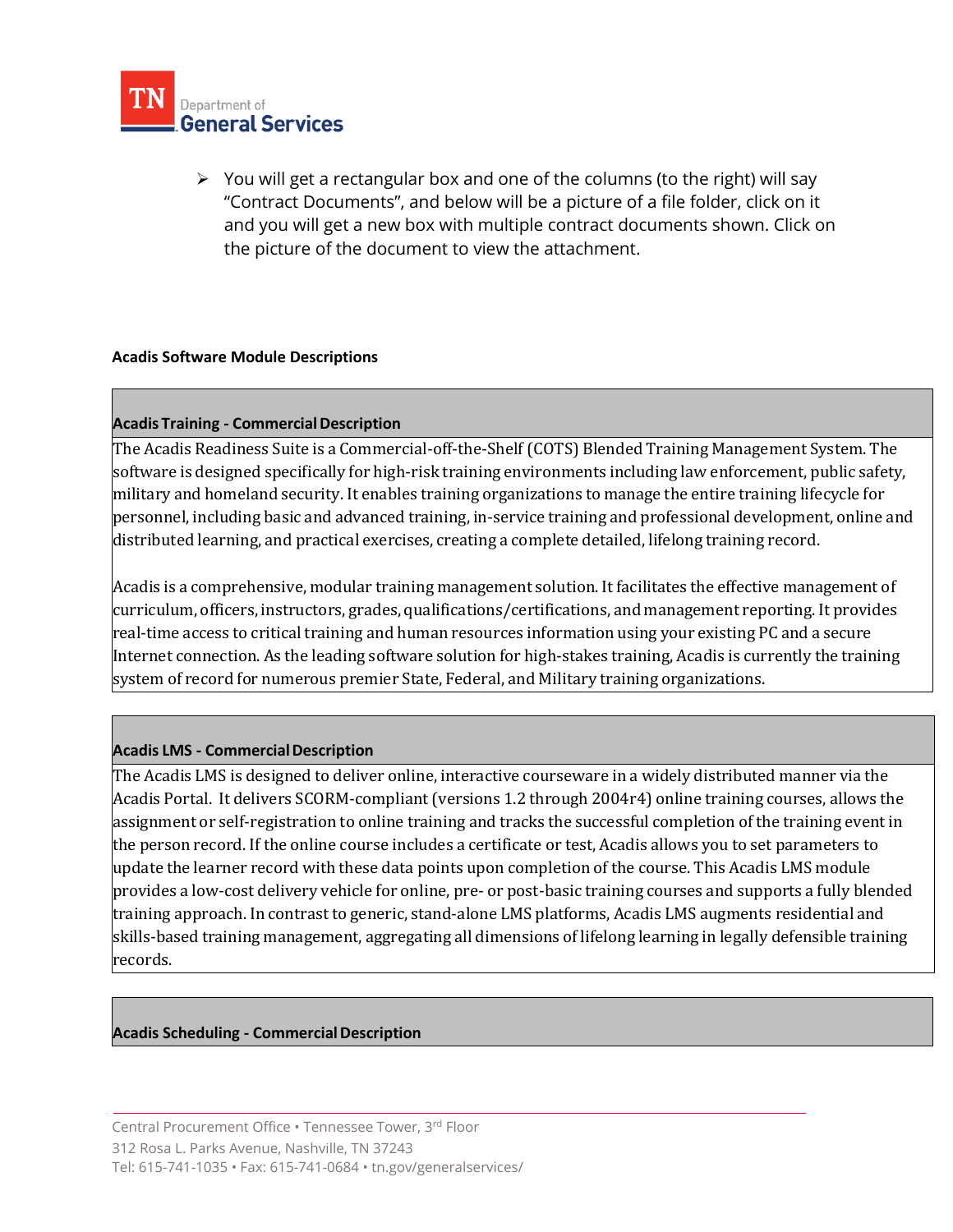

Acadis Scheduling streamlines complex scheduling tasks, using automated business rules. This module is capable of scheduling individual training programs or forecasting pre‐scheduled training programs simultaneously. The sophisticated rules‐based scheduling engine intelligently applies sequencing, priorities, dependencies and resource requirements for each block of instruction via highly‐configurable model schedules. Upon completion of business rules, this tool automatically schedules instructors, resources, and identifies conflicts for automated resolution. Acadis Scheduling reduces scheduling time and cost by up to 90% and institutionalizes scheduling workflows.

### **Acadis Registration - CommercialDescription**

Acadis Registration manages registration for scheduled training courses, tracks student pre‐requisites, and wait lists. Prerequisites automatically ensure that students are authorized to take courses. Acadis can manage over‐bookings by placing students on a waitlist. Registrars can easily enroll students into active classes and their data will automatically transfer to the class roster. User‐defined fields allow for the capture of additional custom information (such dietary requirements, uniform size, etc.) during the registration process. The registration module is designed to maximize class fill‐rates with students who have met defined pre‐ requisites. At a glance monitors provide an overview of registration status and waitlists for all scheduled and planned classes.

#### **Acadis Housing - Commercial Description**

Acadis Housing uses an easy-to-navigate web interface to capacity plan and manage all facets of your student housing. Easily create and manage custom building, floor, dorm room configurations (e.g., number of beds) and current status for each room. It allows user-customization for adding specific information about the customer facility and then, based on reservations and availability, automatically assigns students to rooms/beds based on dynamic business rules, ensuring optimal use of student housing facilities or barracks. The business rules include housing types, class proximity, same-gender room assignments, seniority rules, and cost rules. Americans with Disabilities Act (ADA) requirements and other special needs rules are also available.

### **Acadis Testing - CommercialDescription**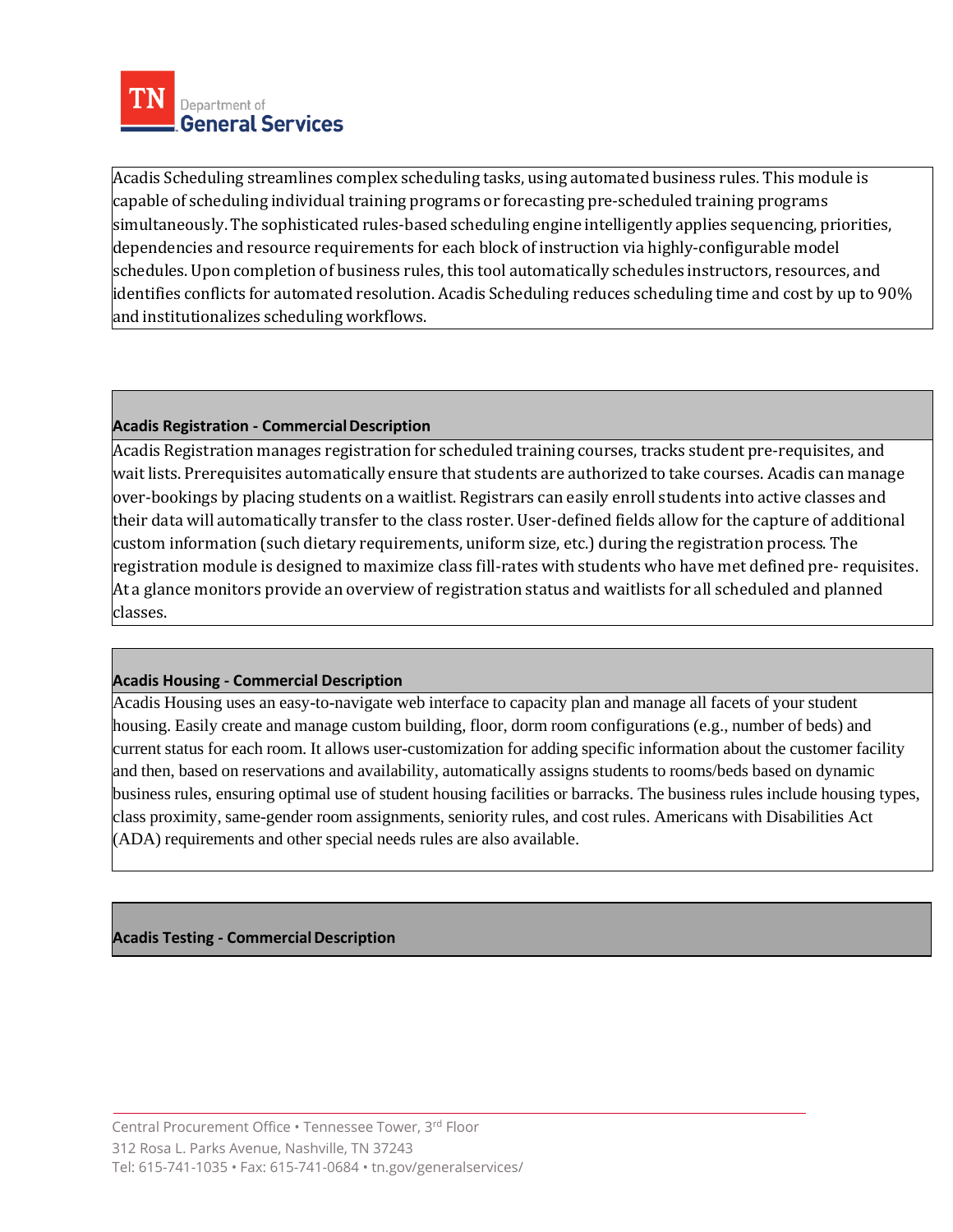

The award‐winning Acadis Testing automates numerous testing functions. It includes a full‐featured test builder, question repository, and randomization engine. Acadis Testing supports the linking of Terminal and Enabling learning objectives to individual exam questions, and allows instructors to quickly pinpoint learning objectives and questions students are missing. Users can select between three discrete delivery methods for exams: fully online (via web browser), via Paper and OMR (optical mark reader) scanner, or paper only. In addition, testing allows for the randomization of test questions, ensuring that exam security is maintained. Test scores are automatically graded and applied to individual students.

### **Acadis Inventory - CommercialDescription**

Acadis Inventory allows organizations to track, manage and certify critical resources such as vehicles, weapons, communication gear, services animals and other resources. This module provides the ability to track inventory by owner and person assigned. Once the asset is defined, including NIMS typing if applicable, organizations can maintain an accurate chain of custody record. Organizations and training academies can maintain the records throughout the lifecycle of the resource, and ensure accurate stock of various NIMS resources to be deployed for training, operations and incident response.

### **Acadis Documents - CommercialDescription**

Acadis Documents enables training organizations to upload, store and retrieve vital training and HR documents related to persons (certificates, counseling forms, etc.), curriculum (lesson plans, teacher's guides, PowerPoint presentations, etc.) and compliance documentation. Acadis will maintain these documents historically thus eliminating the need for paper storage and ensuring that documents are available for easy access by authorized administrative staff, HR, compliance officers and training personnel when needed. In addition, the module assists high‐liability training organizations in maintaining legally defensible records, supporting unique compliance requirements and streamlining accreditation.

#### **Acadis Performance Evaluations - CommercialDescription**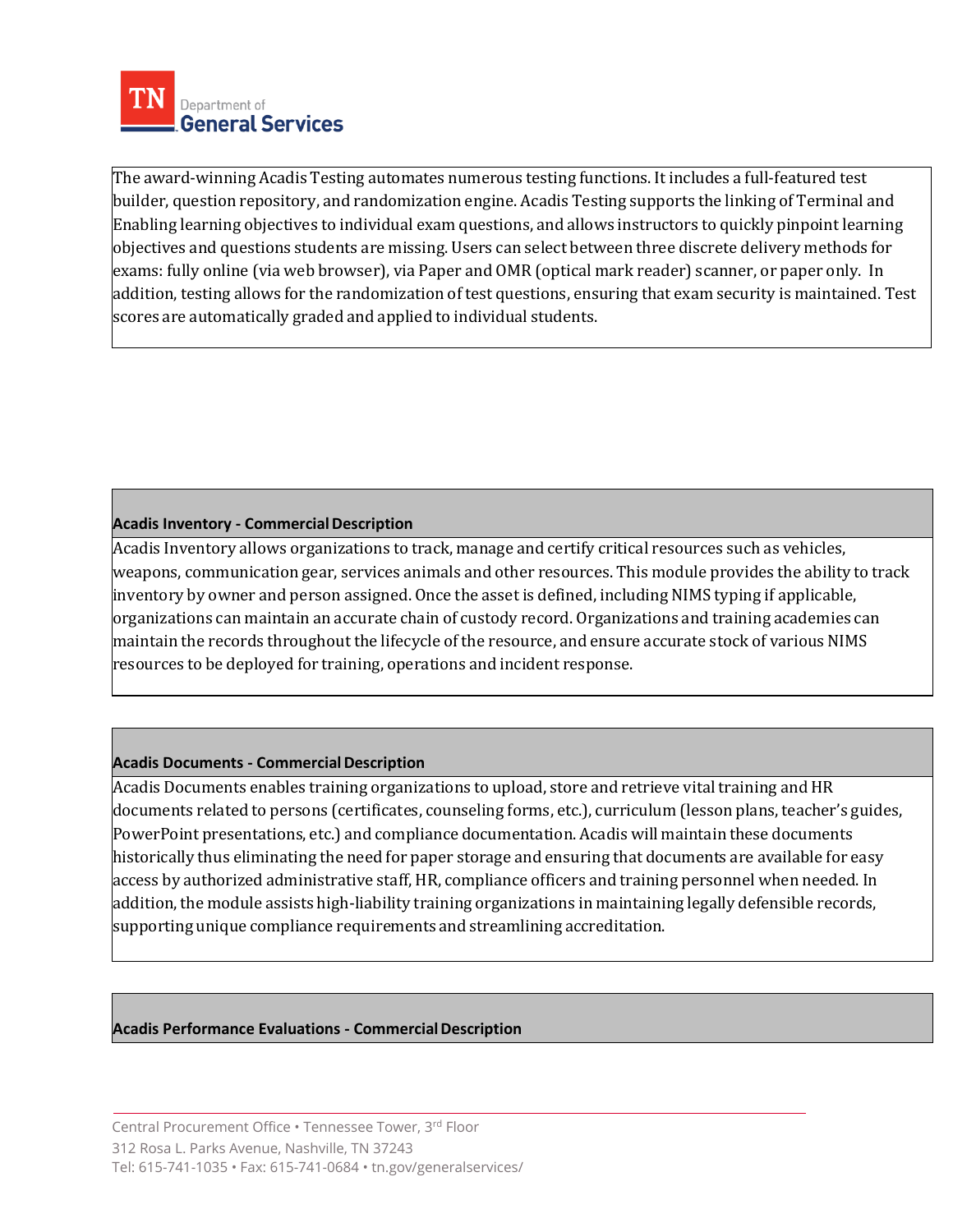

Acadis Performance Evaluations allows agencies to capture supervisory reviews (Field Training Programs‐ FTP or Field Observation Reports [FOR]) for personnel during basic, advanced and on-the-job training programs. This capability ensures individual competencies are aligned with personnel job roles and are adequately tracked. When necessary, remediation actions for individual competencies can be input and stored with the personnel records. Competencies can be tracked across multiple user‐defined dimensions which can be configured to mirror essential job tasks and provides user‐defined acceptable ratings.

## **Acadis Compliance - CommercialDescription**

Acadis Compliance is designed to simplify compliance management for personnel, organizations, facilities and resources (such as vehicles). It allows users to track candidates by individual job role for qualification/certification completions against defined (re)certification criteria. The module automates the time‐consuming process of managing new application information and tracking complex recertification requirements. In addition, Compliance ensures that the workforce fulfills all recertification or periodic audit requirements. Automated alerts via the management dashboard and reports ensure that that all personnel, facilities and resources are in compliance with re‐qualification/certification policies and requirements.

Ongoing qualifications and certifications to be tracked are completely user configurable, allowing compliance officers to track readiness of almost any person, asset or facility. This module will allow Headquarters to access summary information for each division to ensure compliance policies are being met and essential certifications and required periodic audits remain current.

#### **Acadis Surveys - CommercialDescription**

Acadis Surveys is a fully integrated survey builder module that affords instructional designers the ability to develop and automate key aspects of student surveying. This module provides the ability to customize and automatically distribute electronic surveys, collect student reaction to training and instruction, and store data in Acadis for evaluation. Together with Acadis Testing and Acadis Performance, the Suite now supports Kirkpatrick Levels 1, 2 and 3 evaluations, allowing assessment of reaction, learning, and behavior. In addition, the module is also flexible enough to support non‐instructional surveys.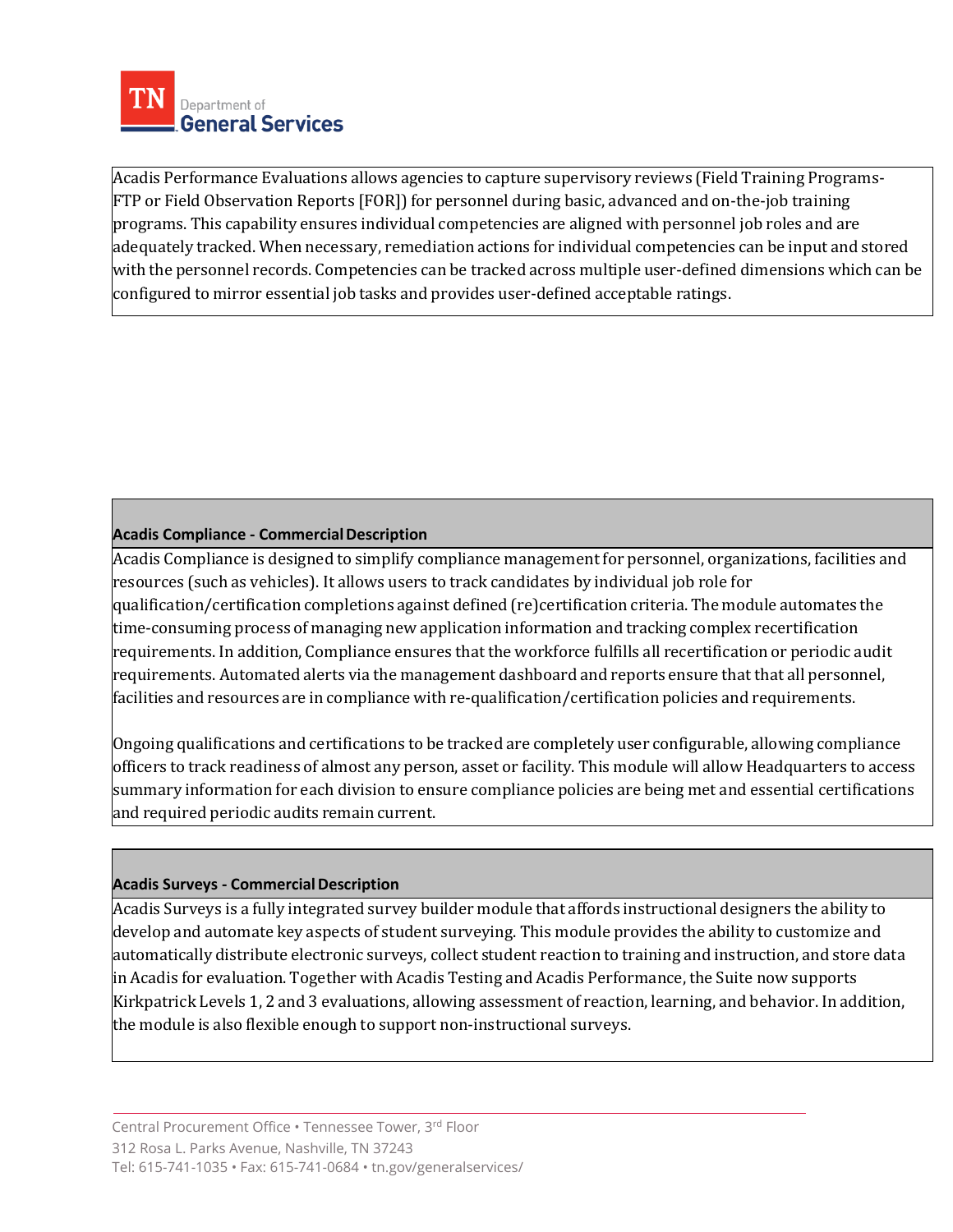

#### **Acadis Forecasting - CommercialDescription**

Acadis Forecasting is designed to help managers track progress towards organizational readiness goals and more effectively utilize limited resources by targeting specific readiness gaps. In enables critical response managers to define numbers and types of qualified personnel needed to achieve a specific goal and track these resources against defined targets to better align the organization's training plans to specific NIMS plans or PreparednessGoals.

#### **Acadis Portal - CommercialDescription**

The Acadis Portal providesthe foundation for the distribution of Acadisfunctionality across a wide geography. The Portal Framework includes distributed In‐Service Reporting by field offices and agencies, to provide tracking of non‐Academy training.

The Acadis Portal is required to implement any of the associated portal modules including the Personal Portal, Instructor Scheduling Portal, Performance Evaluations Portal, Online Registration, the Workforce Portal and Online Testing. The framework provides a web‐based architecture for a training organization to collect information from agencies and field offices critical in view of maintaining accurate, comprehensive and legally defensible training records.

### **Acadis Personal Portal - CommercialDescription**

The Acadis Personal Portal provides secure access to individuals across a wide geography. In conjunction with the Acadis Portal, the Acadis Personal Portal allows all personnel to review and edit their contact information and view training assigned to them (individual training plan), training history, and qualifications and certifications earned. In addition, the portal immediately flags certifications that are out of status or about to expire and allows individuals to print their training history and individual certificates.

### **Acadis Instructor Scheduling Portal - CommercialDescription**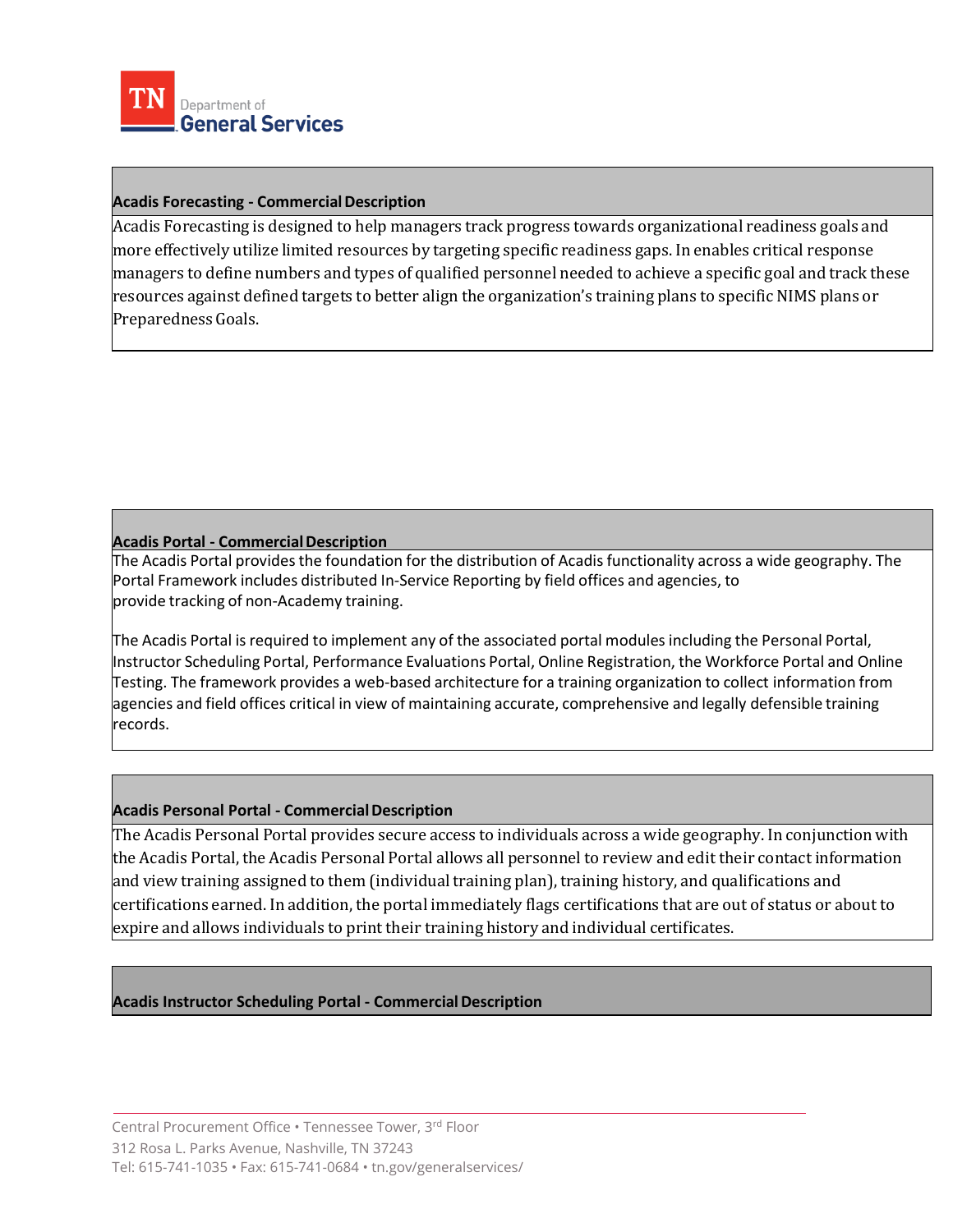

In conjunction with the Acadis Portal Framework, the Acadis Instructor Scheduling Portal allows designated training staff to review their schedule, manage their individual availability and view their instructor calendar including any resulting conflicts. The Acadis Instructor Scheduling Portal makes published teaching opportunities available for instructors to see. Acadis Instructor Portal is integrated into Acadis Scheduling allowing academy staff to immediately be notified of conflicts arising from leave or changes in instructor availabilities. The automated scheduling technology will take these availabilities into account when automatically scheduling instructional staff for training events.

### **Acadis Performance Evaluations Portal - CommercialDescription**

Acadis Performance Evaluations Portal allows agencies to capture supervisory reviews (Field Training Programs [FTP] or Field Observation Reports [FOR]) for personnel during basic, advanced and on-the-job training programs directly from field offices. This capability ensures continuity of learning and professionalism in individual competencies are aligned with personnel job roles and are adequately tracked. When necessary, remediation actions for individual competencies can be input and stored with the personnel records. Competencies can be tracked across multiple user‐defined dimensions which can be configured to mirror essential job tasks and provides user‐defined acceptable ratings.

## **Acadis Online Registration - CommercialDescription**

In conjunction with the Acadis Portal Framework, Acadis Online Registration allows individuals and designated training coordinators to view available training events and register personnel to attend them. Acadis Online Registration automatically calculates available seats and can put students on the wait‐list for unavailable classes. The module is integrated with Acadis Registration, allowing registrars to review new registrations and ensure that pre‐requisites are met prior to enrollment.

### **Acadis Online Testing - CommercialDescription**

In conjunction with the Acadis Portal Framework, Acadis Online Testing allows students to login to an online test with their student ID and Exam ID and take approved tests. The tests can be timed and include automatic save‐as‐you‐go features when questions are answered. Tests results are automatically calculated and provided to the test taker. The Online Testing portal appends question and test results to the student record. The Testing Portal is integrated with Acadis Testing, where tests are created and published to the Testing Portal.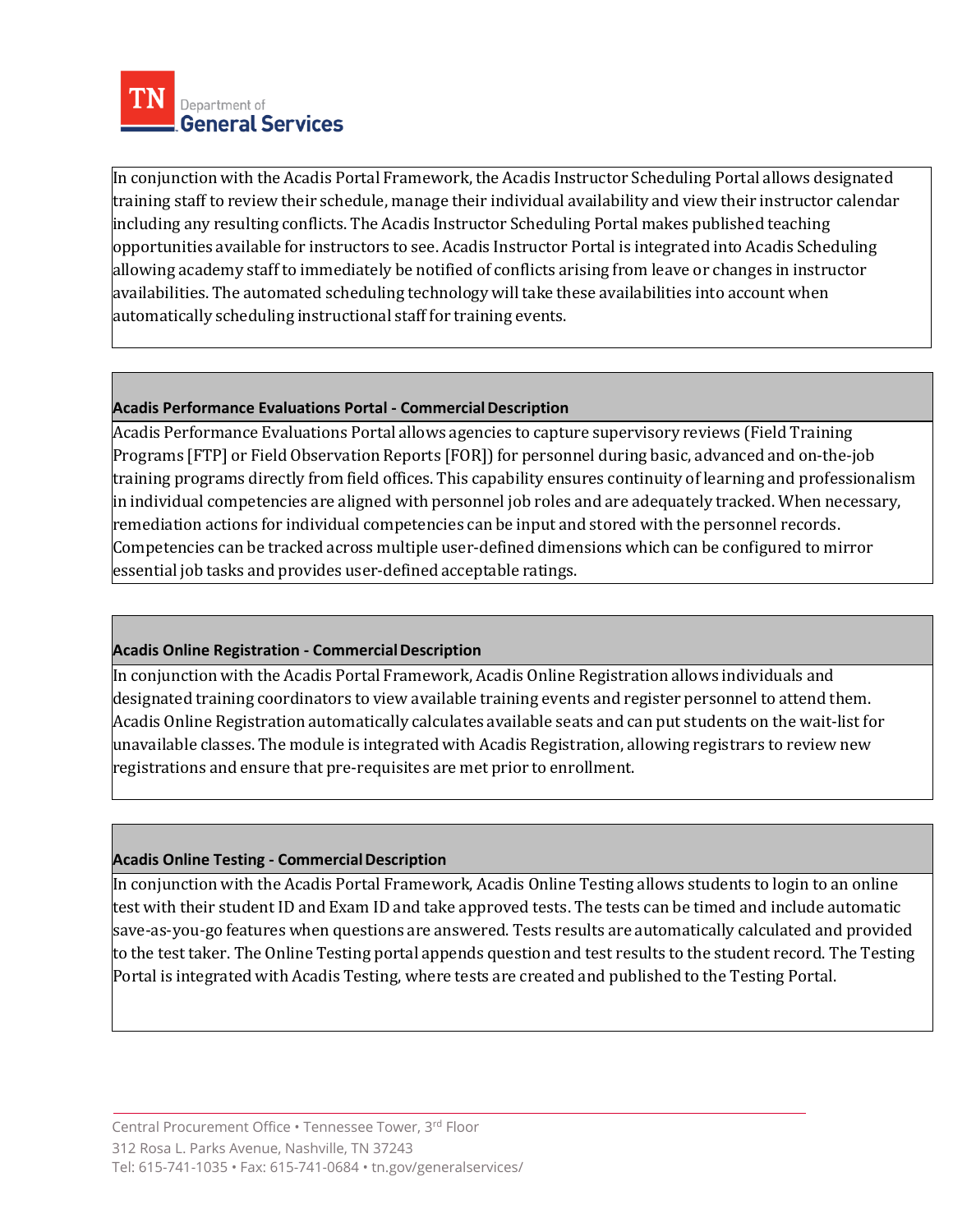

### **Acadis Workforce Portal - CommercialDescription**

In conjunction with the Acadis Portal Framework, Acadis Workforce Portal allows individual agencies to view full training and certification records for all their personnel. Each designated agency representative can be granted access to view their personnel, contact information, training and certification information, and manage hiring/separation events. Further, the Workforce Portal provides a compliance monitor so the agency representative can see personnel and their certification expirations to plan for recertification.

Authorized Users -- Statewide Contract. This Contract establishes a source or sources of supply for all Tennessee State Agencies. "Tennessee State Agency" refers to the various departments, institutions, boards, commissions, and agencies of the executive branch of government of the State of Tennessee with exceptions as addressed in Tenn. Comp. R. & Regs. 0690-03-01-.01. The Contractor shall provide all goods or services and deliverables as required by this Contract to all Tennessee State Agencies.

The Contractor shall make this Contract available to the following entities, who are authorized to and who may purchase off of this Statewide Contract ("Authorized Users"):

- a) all Tennessee State governmental entities (this includes the legislative branch; judicial branch; and, commissions and boards of the State outside of the executive branch of government);
- b) Tennessee local governmental agencies;
- c) the board of trustees of the University of Tennessee system, the Tennessee board of regents system, or the State university boards;
- d) any private nonprofit institution of higher education chartered in Tennessee; and,
- e) any corporation which is exempted from taxation under 26 U.S.C. Section 501(c)(3), as amended, and which contracts with the Department of Mental Health and Substance Abuse Services or the Department of